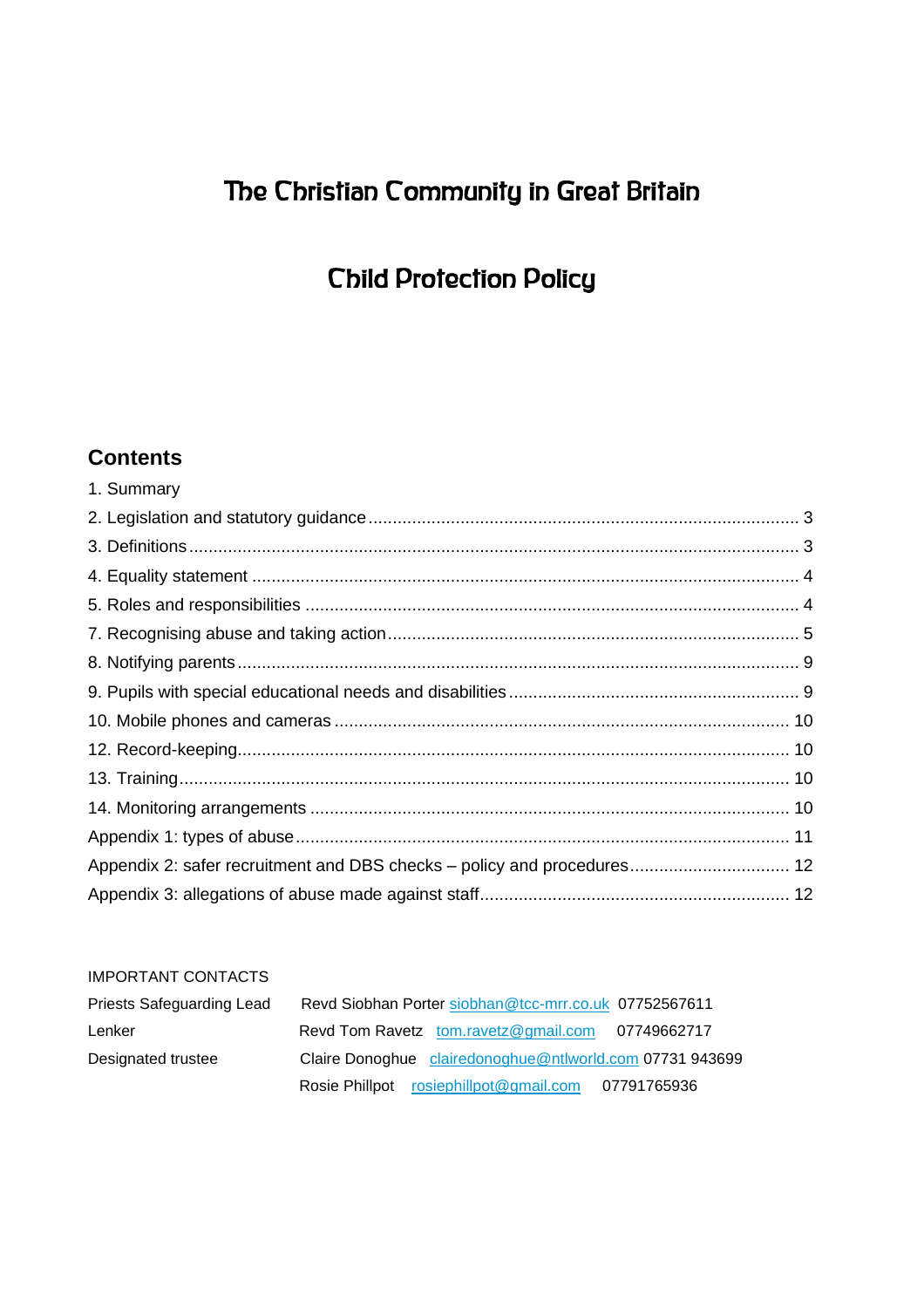# **CHILD PROTECTION POLICY SUMMARY**

Any child or young person may become a victim of abuse; abuse can happen anywhere; this policy refers to young people under the age of 18 years.

Abuse comes in many forms; see appendix on page 10

A child may make a disclosure of abuse to you; see section 7.2 for what to do in such a situation.

There may be clear evidence of harm; if you believe the child to be in immediate danger you should call the local police and as soon as possible, inform the Designated Safeguarding lead (DSL) – Revd Siobhan Porter – contact details on the cover of the policy.

If you are concerned about a child - often this will be evidence of neglect, frequent unexplained injuries, or a child being unwilling to communicate or participate in activities, or a change in behaviour see section 7.4 and the flowchart on page 6.

If you are in doubt about what to do contact the DSL or one of the Trustee leads.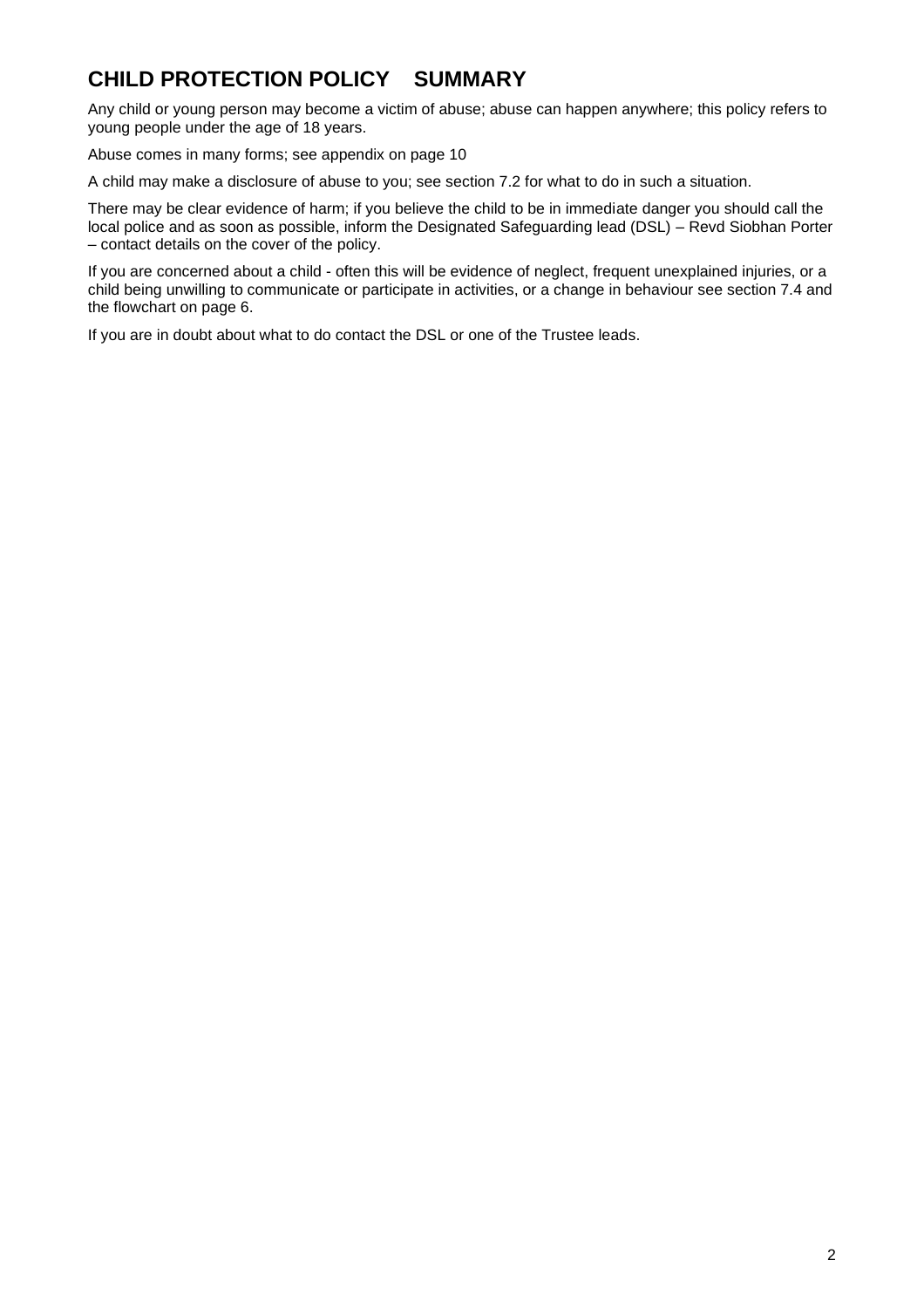# **1. Aims**

The Christian Community aims to ensure that:

- appropriate action is taken in a timely manner to safeguard and promote children's welfare
- all priests and congregations are aware of their statutory responsibilities with respect to safeguarding
- priests and the Trustees are properly trained in recognising and reporting safeguarding issues

# **2. Legislation and statutory guidance**

This policy is based on the Department for Education's statutory guidance [Keeping Children Safe in](https://www.gov.uk/government/publications/keeping-children-safe-in-education--2)  [Education \(2018\)](https://www.gov.uk/government/publications/keeping-children-safe-in-education--2) and [Working Together to Safeguard Children \(2018\),](https://www.gov.uk/government/publications/working-together-to-safeguard-children--2) and the [Governance Handbook.](https://www.gov.uk/government/publications/governance-handbook) We comply with this guidance and the arrangements agreed and published by our 3 local safeguarding partners. Latest Guidance about who should have a DBS check and at which level can be found at: <https://www.gov.uk/government/publications/dbs-checks-for-working-with-children-in-places-of-worship>

This policy is also based on the following legislation:

- [The Children Act 1989](http://www.legislation.gov.uk/ukpga/1989/41) 2004 amendment
- Section 5B(11) of the Female Genital Mutilation Act 2003, as inserted by section 74 of the Serious [Crime Act 2015,](http://www.legislation.gov.uk/ukpga/2015/9/part/5/crossheading/female-genital-mutilation) which places a statutory duty to report to the police where they discover that female genital mutilation (FGM) appears to have been carried out on a girl under 18
- [Statutory guidance on FGM,](https://www.gov.uk/government/publications/multi-agency-statutory-guidance-on-female-genital-mutilation) which sets out responsibilities with regards to safeguarding and supporting girls affected by FGM
- [The Rehabilitation of Offenders Act 1974,](http://www.legislation.gov.uk/ukpga/1974/53) which outlines when people with criminal convictions can work with children
- Schedule 4 of the [Safeguarding Vulnerable Groups Act 2006,](http://www.legislation.gov.uk/ukpga/2006/47/schedule/4) which defines what 'regulated activity' is in relation to children
- Statutory quidance on the Prevent duty, which explains schools' duties under the Counter-Terrorism and Security Act 2015 with respect to protecting people from the risk of radicalisation and extremism

*:*

*.*

This policy also meets requirements relating to safeguarding and welfare in the statutory framework for the [Early Years Foundation Stage.](https://www.gov.uk/government/publications/early-years-foundation-stage-framework--2)

### **3. Definitions**

#### **Safeguarding and promoting the welfare of children** means:

- protecting children from maltreatment
- preventing impairment of children's health or development
- ensuring that children grow up in circumstances consistent with the provision of safe and effective care
- taking action to enable all children to have the best outcomes

**Child protection** is part of this definition and refers to activities undertaken to prevent children suffering, or being likely to suffer, significant harm.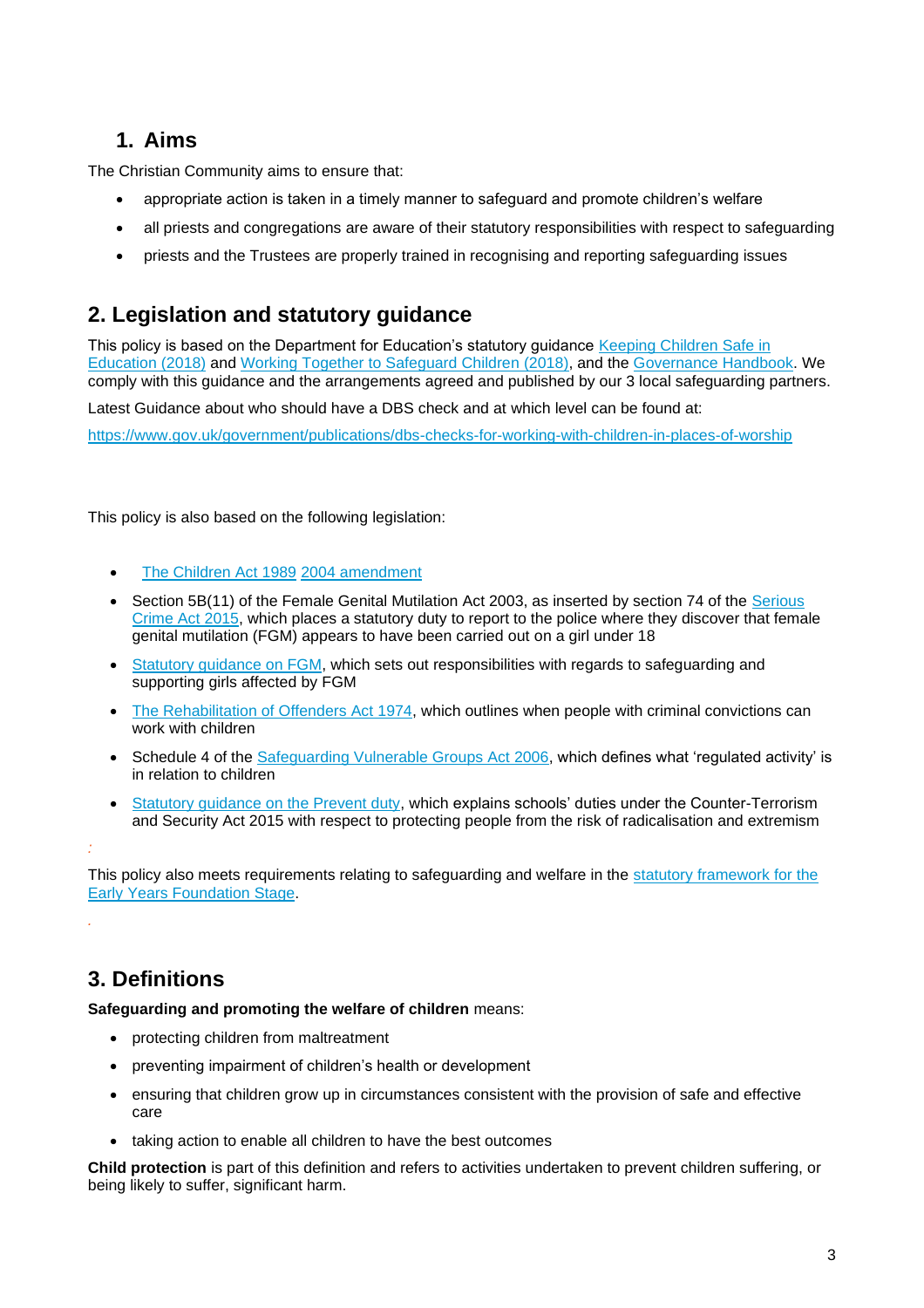**Abuse** is a form of maltreatment of a child, and may involve inflicting harm or failing to act to prevent harm. Appendix 1 explains the different types of abuse.

**Neglect** is a form of abuse and is the persistent failure to meet a child's basic physical and/or psychological needs, likely to result in the serious impairment of the child's health or development. Appendix 1 defines neglect in more detail.

**Sexting** (also known as youth produced sexual imagery) is the sharing of sexual imagery (photos or videos) by children

**Children** includes everyone under the age of 18.

The following **3 safeguarding partners** are identified in Keeping Children Safe in Education (and defined in the Children Act 2004, as amended by chapter 2 of the Children and Social Work Act 2017). They will make arrangements to work together to safeguard and promote the welfare of local children, including identifying and responding to their needs:

- the local authorities (LA)
- a Clinical commissioning group for an area within an LA
- the chief officer of police for a police area in an LA area

# **4. Equality statement**

Some children have an increased risk of abuse, and additional barriers can exist for some children with respect to recognising or disclosing it. We are committed to anti-discriminatory practice and recognise children's diverse circumstances. We ensure that all children have the same protection, regardless of any barriers they may face.

We give special consideration to children who:

- have special educational needs (SEN) or disabilities (see section 9)
- are young carers
- may experience discrimination due to their race, ethnicity, religion, gender identification or sexuality
- have English as an additional language
- are known to be living in difficult situations for example, temporary accommodation or where there are issues such as substance abuse or domestic violence
- are at risk of FGM, sexual exploitation, forced marriage, or radicalization
- are asylum seekers
- are at risk due to either their own or a family member's mental health needs
- are looked after or previously looked after (i.e. are "in care")

# **5. Roles and responsibilities**

Safeguarding and child protection is **everyone's** responsibility. This policy applies to all priests, volunteers and the Council of Management (Trustees) and is consistent with the procedures of the 3 safeguarding partners. Our policy and procedures apply to church and off-site activities.

### **5.1 All staff**

All priests and volunteers will be aware of:

- our systems which support safeguarding, including this child protection and safeguarding policy, the role and identity of the designated safeguarding lead (DSL).
- the process for making referrals to local authority children's social care and for statutory assessments that may follow a referral, including the role they might be expected to play
- what to do if they identify a safeguarding issue or a child tells them they are being abused or neglected, including specific issues such as FGM, and how to maintain an appropriate level of confidentiality while liaising with relevant professionals
- the signs of different types of abuse and neglect, as well as specific safeguarding issues, such as child sexual exploitation (CSE), FGM and radicalisation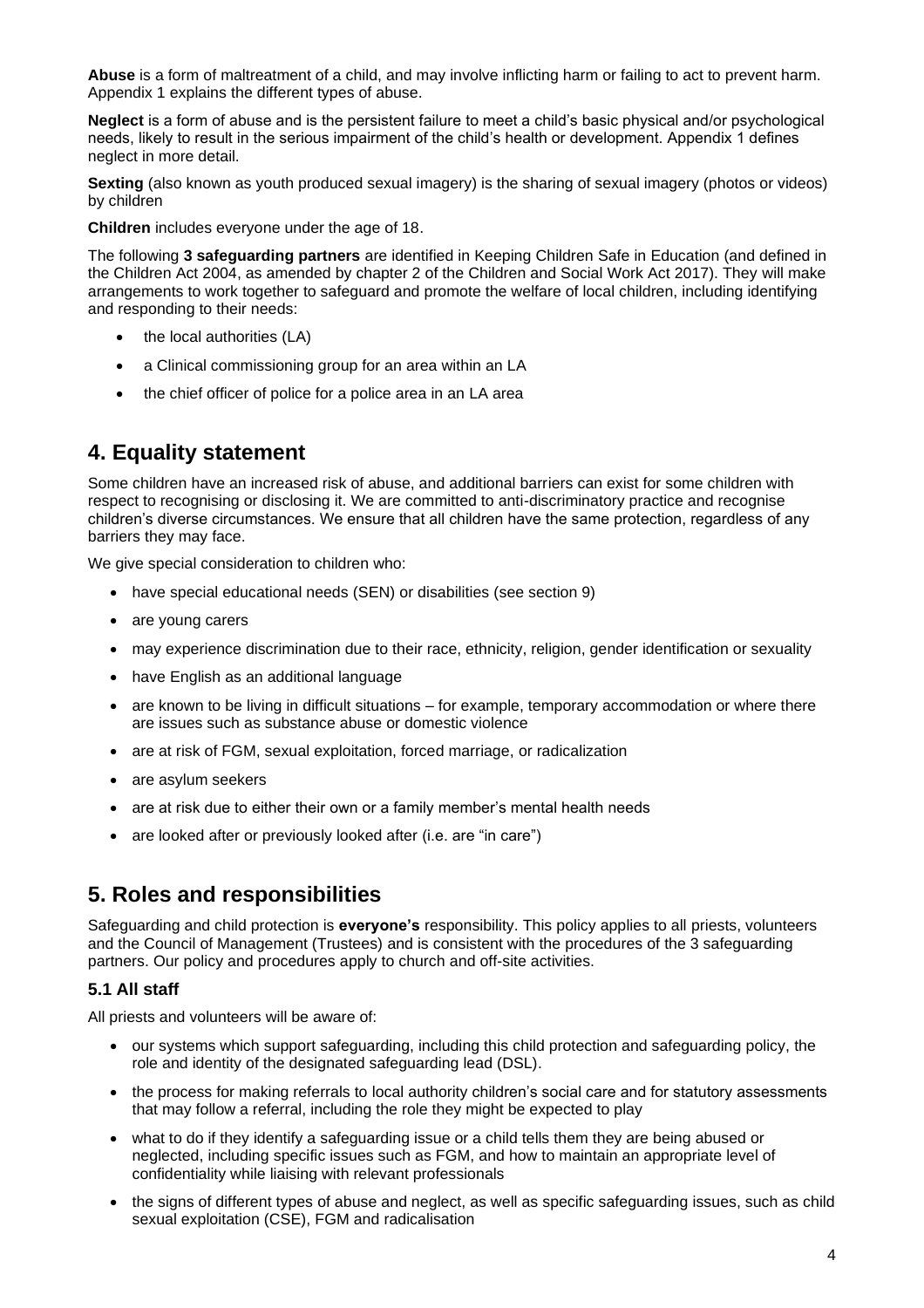Section 13 and appendix 4 of this policy outline in more detail how priests and volunteers are supported to do this.

### **5.2 The designated safeguarding lead (DSL)**

Our DSL is Revd Siobhan Porter. The DSL takes lead responsibility for child protection and wider safeguarding..

When the DSL is absent, Revd Tom Ravetz' or Trustees Claire Donoghue and Rosie Phillpot will act as necessary.

The DSL will also keep the Lenker informed of any issues, and liaise with local authority case managers and designated officers for child protection concerns as appropriate.

### **5.3 The Council of Management**

The Council of Management will approve this policy at each review, ensure it complies with the law and take responsibility for its implementation. The CoM will appoint a senior board level (or equivalent) lead to monitor the effectiveness of this policy in conjunction with the full governing board. This is always a different person from the DSL.

The chair of the Council of Management will act as the 'case manager' in the event that an allegation of abuse is made against the Lenker.

The Lenker is responsible for the implementation of this policy, including:

- ensuring that priests and volunteers are informed of our systems which support safeguarding, including this policy, as part of their induction
- ensuring that all staff undertake appropriate safeguarding and child protection training and update this regularly
- acting as the 'case manager' in the event of an allegation of abuse made against a priest or volunteer, where appropriate (see appendix 3)

# **7. Recognising abuse and taking action**

Priests, volunteers and Trustees must follow the procedures set out below in the event of a safeguarding issue.

### **7.1 If a child is suffering or likely to suffer from harm, or in immediate danger**

Make a referral to children's social care and/or the police **immediately** if you believe a child is suffering or likely to suffer from harm, or in immediate danger. **Anyone can make a referral.**

Tell the DSL (see section 5.2) as soon as possible if you make a referral directly.

<https://www.gov.uk/report-child-abuse-to-local-council>

#### **7.2 If a child makes a disclosure to you**

If a child discloses a safeguarding issue to you, you should:

- listen to and believe them. Allow them time to talk freely and do not ask leading questions
- stay calm and do not show that you are shocked or upset
- tell the child they have done the right thing in telling you. Do not tell them they should have told you sooner
- explain what will happen next and that you will have to pass this information on. Do not promise to keep it a secret
- write up your conversation as soon as possible in the child's own words. Stick to the facts, and do not put your own judgement on it
- sign and date the write-up and pass it on to the DSL. Alternatively, if appropriate, make a referral to children's social care and/or the police directly (see 7.1), and tell the DSL as soon as possible that you have done so

### **7.3 If you believe that a child is at risk of FGM**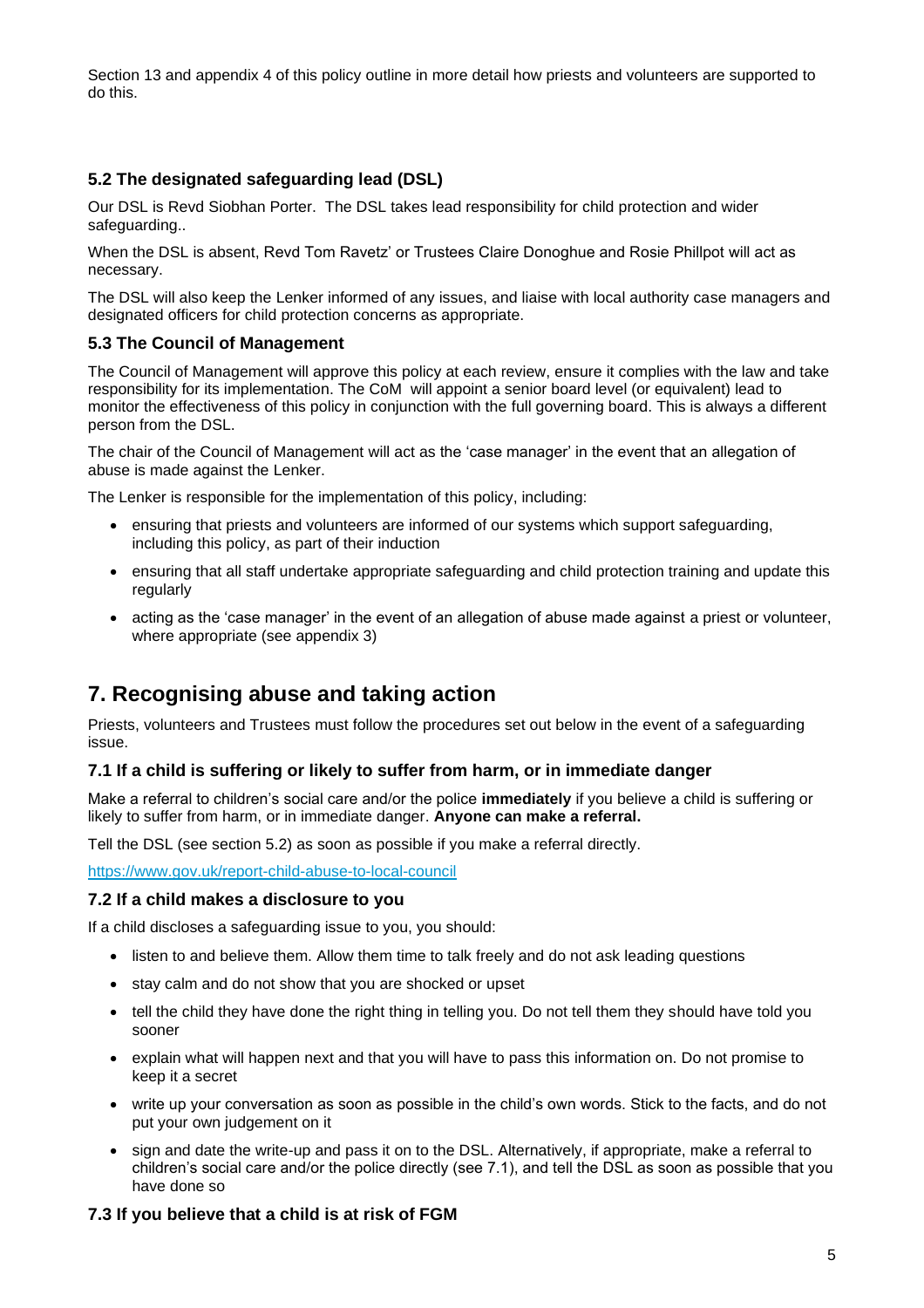The Department for Education's Keeping Children Safe in Education explains that FGM comprises "all procedures involving partial or total removal of the external female genitalia, or other injury to the female genital organs".

FGM is illegal in the UK and anyone who suspects a child may have been a victim should immediately report that to the police and to the DSL.

#### **7.4 If you have concerns about a child (as opposed to believing a child is suffering or likely to suffer from harm, or in immediate danger)**

Figure 1 on page 6 illustrates the procedure to follow if you have any concerns about a child's welfare.

Where possible, speak to the DSL first to agree a course of action.

If in exceptional circumstances the DSL is not available, this should not delay appropriate action being taken. Speak to Lenker and/or take advice from local authority children's social care. You can also seek advice at any time from the NSPCC helpline on 0808 800 5000.

Make a referral to local authority children's social care directly, if appropriate (see 'Referral' below). Share any action taken with the DSL as soon as possible.

### **Early help**

If early help is appropriate, the DSL will generally lead on liaising with other agencies and setting up an interagency assessment as appropriate.

### **Referral**

If it is appropriate to refer the case to local authority children's social care or the police, the DSL will make the referral or support you to do so.

If you make a referral directly (see section 7.1), you must tell the DSL as soon as possible.

The local authority will make a decision within 1 working day of a referral about what course of action to take and will let the person who made the referral know the outcome. The DSL or person who made the referral must follow up with the local authority if this information is not made available, and ensure outcomes are properly recorded.

If the child's situation does not seem to be improving after the referral, the DSL or person who made the referral must follow local escalation procedures to ensure their concerns have been addressed and that the child's situation improves.

#### **7.5 If you have concerns about extremism**

If a child is not suffering or likely to suffer from harm, or in immediate danger, where possible speak to the DSL first to agree a course of action. The Lead Trustees have had training in the special responsibilities relating to extremism, the Prevent Duty and Channel, the service which supports the prevention of radicalisation.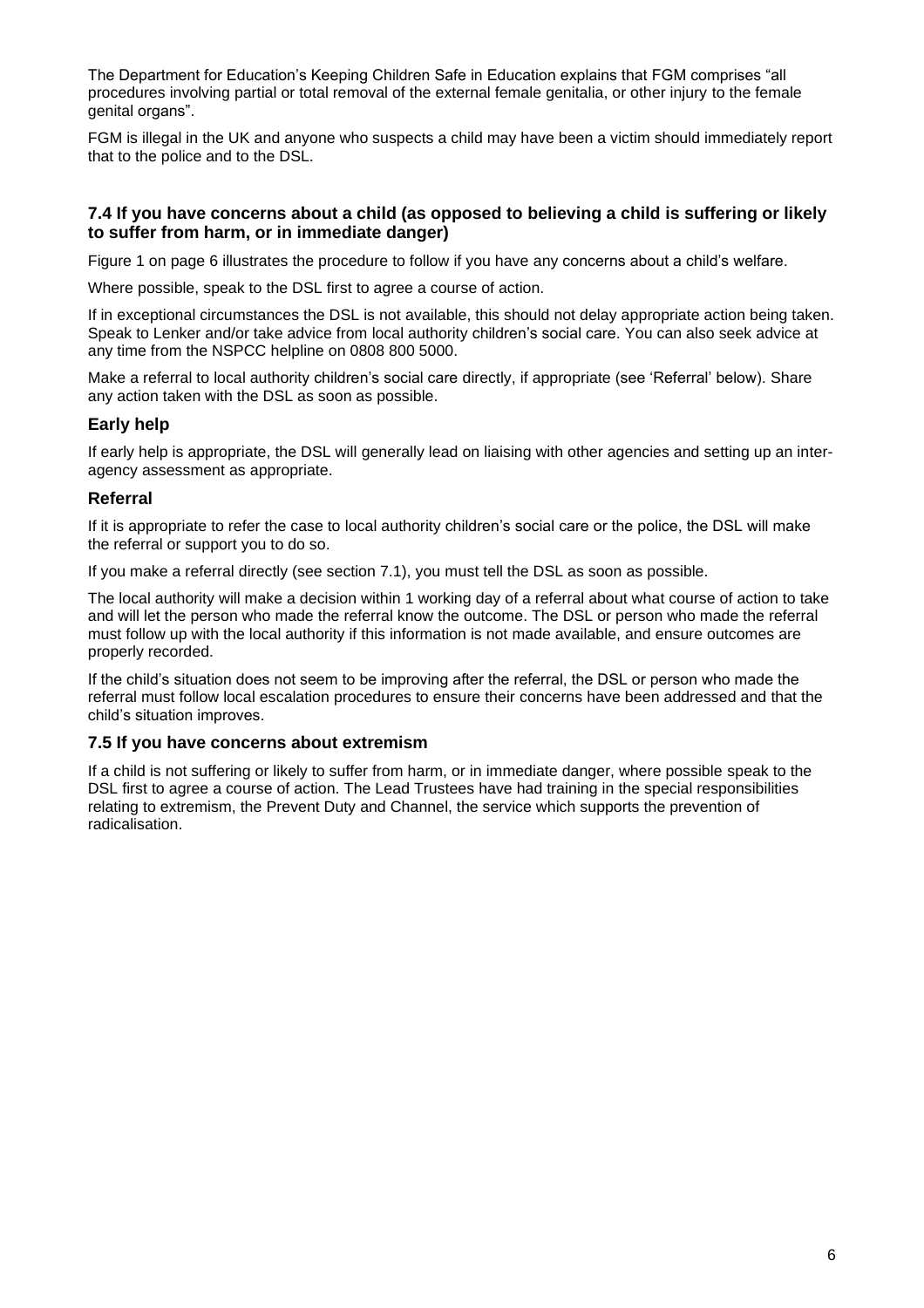**Figure 1 Procedure to follow if you have concerns about a child's welfare – as opposed to believing the child to be suffering from harm or in immediate danger**

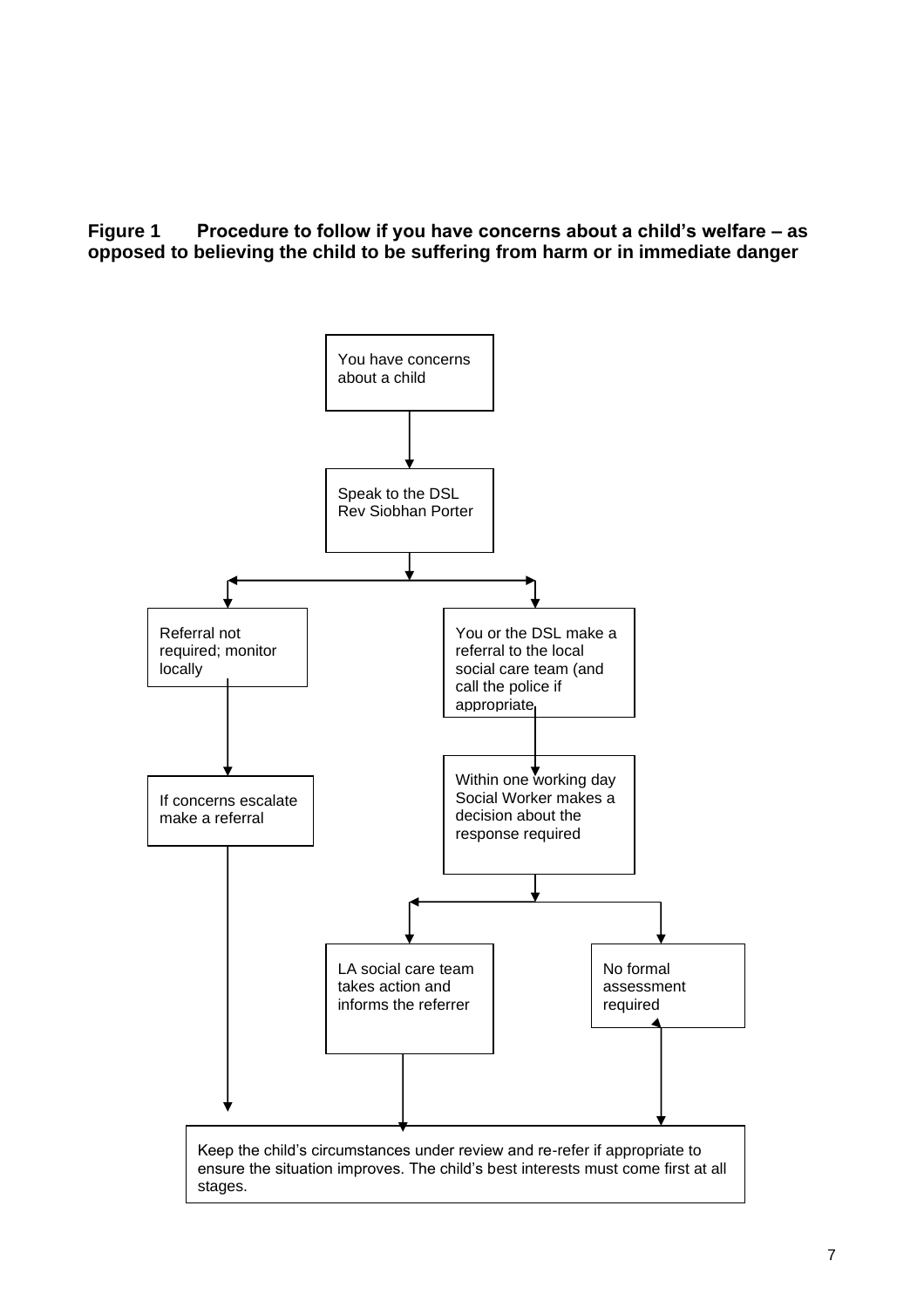### **7.6 Concerns about a staff member or volunteer**

If you have concerns about a priest or volunteer, or an allegation is made about a priest or volunteer posing a risk of harm to children, speak to the **Lenker**. If the concerns/allegations are about the Lenker, speak to the chair of the Council of Management.

### **7.7 Allegations of abuse made against other pupils**

We recognise that children are capable of abusing their peers. Abuse will never be tolerated or passed off as "banter", "just having a laugh" or "part of growing up".

We also recognise the gendered nature of peer-on-peer abuse (i.e. that it is more likely that girls will be victims and boys perpetrators). However, all peer-on-peer abuse is unacceptable and will be taken seriously.

Most cases of children hurting other children will be dealt directly, in consultation with parents, but this child protection and safeguarding policy will apply to any allegations that raise safeguarding concerns. This might include where the alleged behaviour:

- is serious, and potentially a criminal offence
- could put children at risk
- is violent
- involves children being forced to use drugs or alcohol
- involves sexual exploitation, sexual abuse or sexual harassment, such as indecent exposure, sexual assault, or sexually inappropriate pictures or videos (including sexting)

If a child makes an allegation of abuse against another child:

- you must record the allegation and tell the DSL, but do not investigate it
- the DSL will contact the local authority children's social care team and follow its advice, as well as the police if the allegation involves a potential criminal offence
- the DSL will ensure that a risk assessment and support plan are put into place for all children involved (including the victim(s), the child(ren) against whom the allegation has been made and any others affected) with a named person they can talk to if needed

We will minimise the risk of peer-on-peer abuse by:

- challenging any form of derogatory or sexualised language or behaviour, including requesting or sending sexual images
- being vigilant to issues that particularly affect different genders for example, sexualised or aggressive touching or grabbing towards females, and initiation or hazing type violence with respect to boys
- ensuring children know they can talk to someone confidentially
- ensuring priests and volunteers are trained to understand that a child harming a peer could be a sign that the child is being abused themselves, and that this would fall under the scope of this policy

### **7.8 Sexting**

#### **Your responsibilities when responding to an incident**

If you are made aware of an incident involving sexting (also known as 'youth produced sexual imagery'), you must report it to the DSL immediately.

You must **not**:

• view, download or share the imagery yourself, or ask a child to share or download it. If you have already viewed the imagery by accident, you must report this to the DSL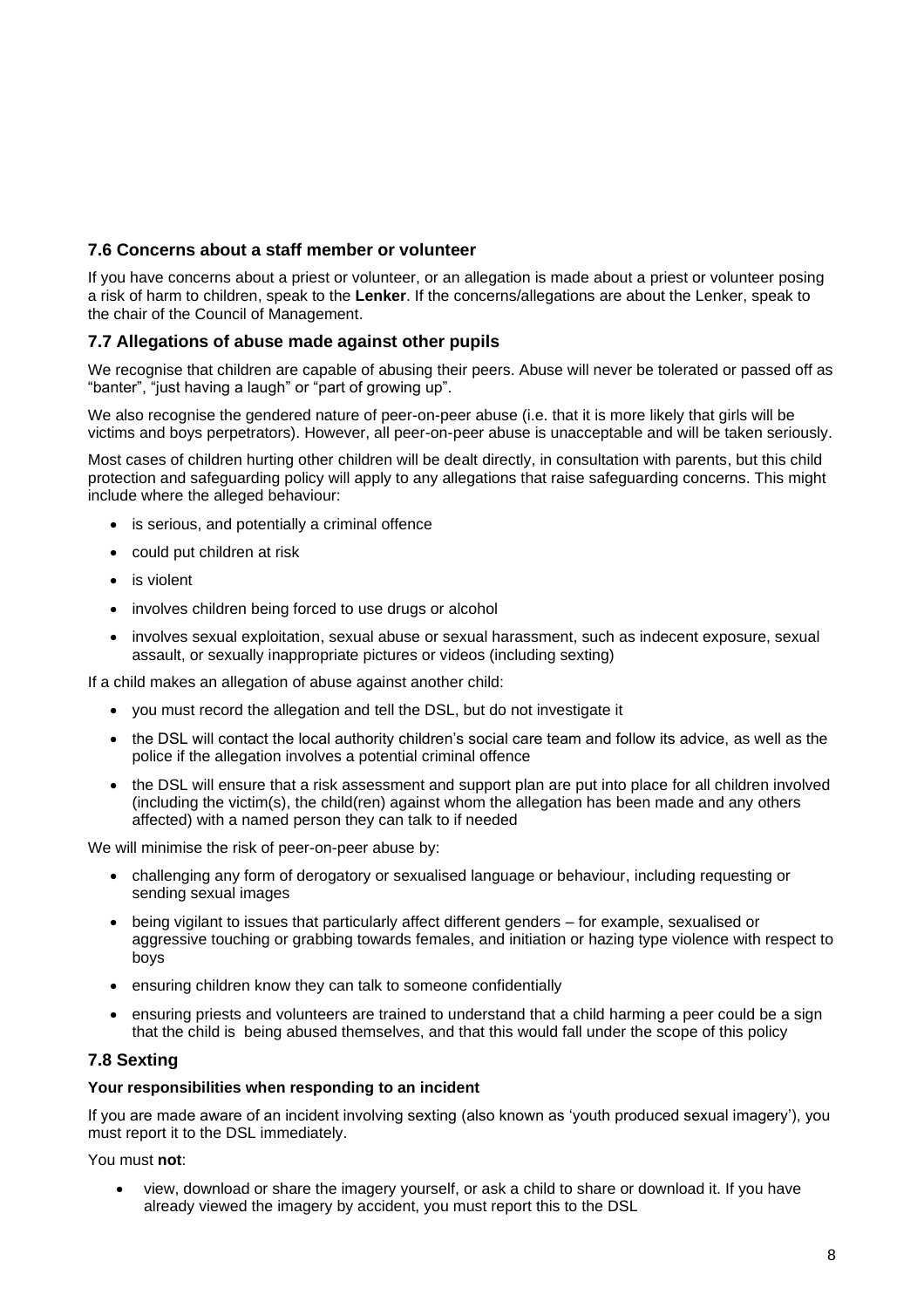- delete the imagery or ask the child to delete it
- ask the child(ren) who are involved in the incident to disclose information regarding the imagery (this is the DSL's responsibility)
- share information about the incident with other members of staff, the child(ren) it involves or their, or other, parents and/or carers
- say or do anything to blame or shame any young people involved

You should explain that you need to report the incident, and reassure the child(ren) that they will receive support and help from the DSL.

The DSL will make an immediate referral to police and/or children's social care if:

- the incident involves an adult
- there is reason to believe that a young person has been coerced, blackmailed or groomed, or if there are concerns about their capacity to consent (for example owing to special educational needs)
- what the DSL knows about the imagery suggests the content depicts sexual acts which are unusual for the young person's developmental stage, or are violent
- the imagery involves sexual acts and any child in the imagery is under 13
- the DSL has reason to believe a child is at immediate risk of harm owing to the sharing of the imagery (for example, the young person is presenting as suicidal or self-harming)

If none of the above apply then the DSL, in consultation with the Lenker and others as appropriate, may decide to respond to the incident without involving the police or children's social care.

#### **Informing parents**

The DSL will inform parents at an early stage and keep them involved in the process, unless there is a good reason to believe that involving them would put the pupil at risk of harm.

#### **Referring to the police**

If it is necessary to refer an incident to the police, this will be done through the Local Neighbourhood Police by calling 101.

### **8. Notifying parents**

Where appropriate, we will discuss any concerns about a child with the child's parents. The DSL will normally do this in the event of a suspicion or disclosure.

Other people will only talk to parents about any such concerns following consultation with the DSL.

If we believe that notifying the parents would increase the risk to the child, we will discuss this with the local authority children's social care team before doing so.

In the case of allegations of abuse made against other children, we will normally notify the parents of all the children involved.

### **9. Children with special educational needs and disabilities**

We recognise that children with special educational needs (SEN) and disabilities can face additional safeguarding challenges. Additional barriers can exist when recognising abuse and neglect in this group, including:

- assumptions that indicators of possible abuse such as behaviour, mood and injury relate to the child's disability without further exploration
- children being more prone to peer group isolation than other children
- the potential for children with SEN and disabilities being disproportionally impacted by behaviours such as bullying, without outwardly showing any signs
- communication barriers and difficulties in overcoming these barriers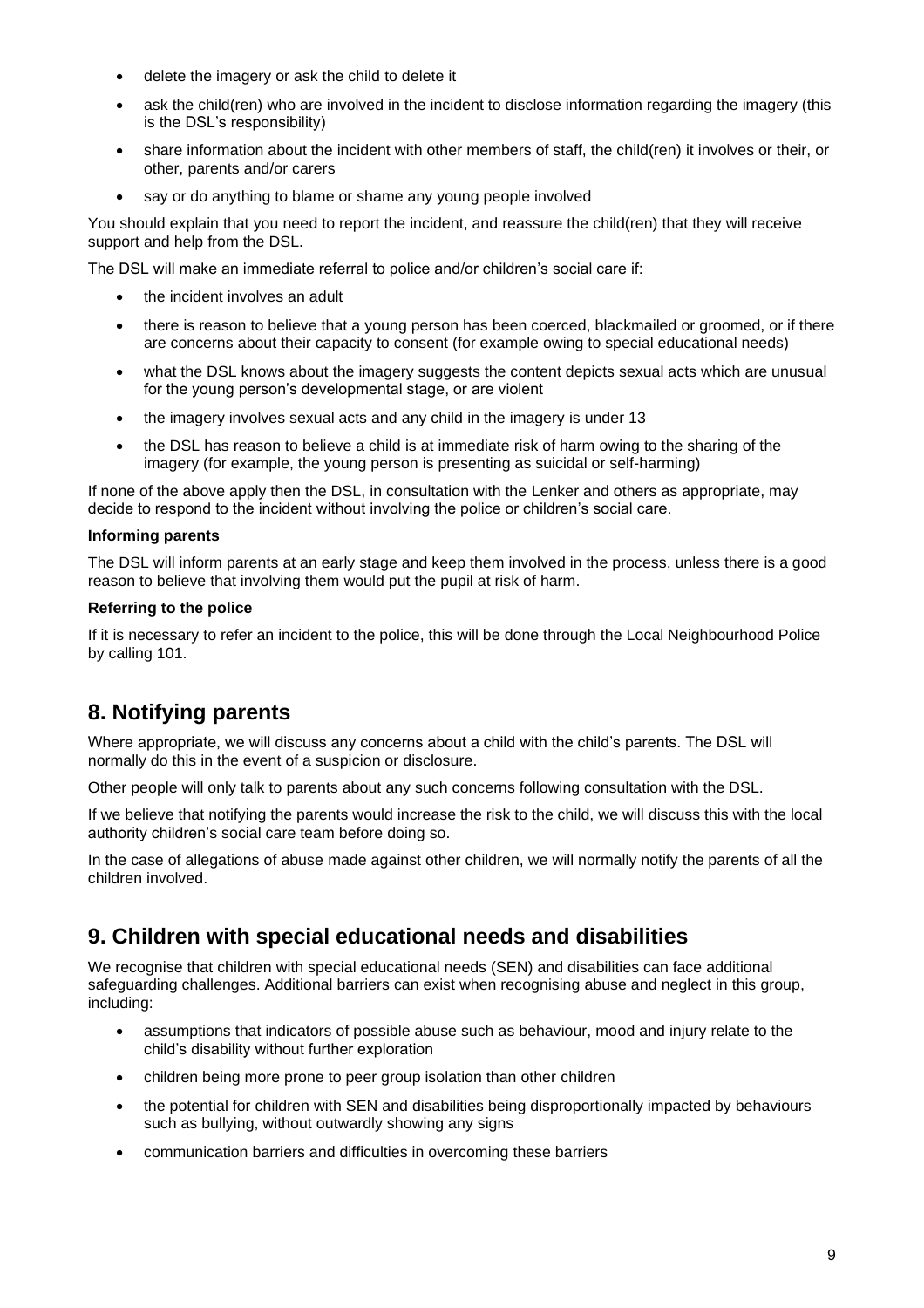# **10. Mobile phones and cameras**

We will follow the General Data Protection Regulation and Data Protection Act 2018 when taking and storing photos and recordings. We will take photographs of children only with permission from parents or if appropriate from the child.

# **12. Record-keeping**

All safeguarding concerns, discussions, decisions made and the reasons for those decisions, must be recorded in writing. If you are in any doubt about whether to record something, discuss it with the DSL.

Non-confidential records will be easily accessible and available. Confidential information and records will be held securely and only available to those who have a right or professional need to see them.

Safeguarding records relating to individual children will be retained for a reasonable period of time after they attain the age of 18.

# **13. Training**

### **13.1 All staff**

All priests and Trustees will undertake safeguarding and child protection training at induction, including on whistle-blowing procedures, to ensure they understand the safeguarding systems and their responsibilities, and can identify signs of possible abuse or neglect. This training will be regularly updated and will be in line with advice from the 3 safeguarding partners.

Staff will also receive regular safeguarding and child protection updates (for example, through emails, ebulletins and staff meetings) as required, but at least annually.

Volunteers will receive appropriate training, if applicable.

### **13.2 The DSL**

The DSL will undertake child protection and safeguarding training at least every 2 years.

In addition, they will update their knowledge and skills at regular intervals and at least annually (for example, through e-bulletins, meeting other DSLs, or taking time to read and digest safeguarding developments).

The DSL or at least one Trustee will also undertake Prevent awareness training.

### **13.3 Trustees**

All trustees receive training about safeguarding, to make sure they have the knowledge and information needed to perform their functions and understand their responsibilities.

As the chair of Trustees may be required to act as the 'case manager' in the event that an allegation of abuse is made against the Lenker, they receive training in managing allegations for this purpose.

# **14. Monitoring arrangements**

This policy will be reviewed **bi-annually** by the Trustees. At every review, it will be approved by the full governing board.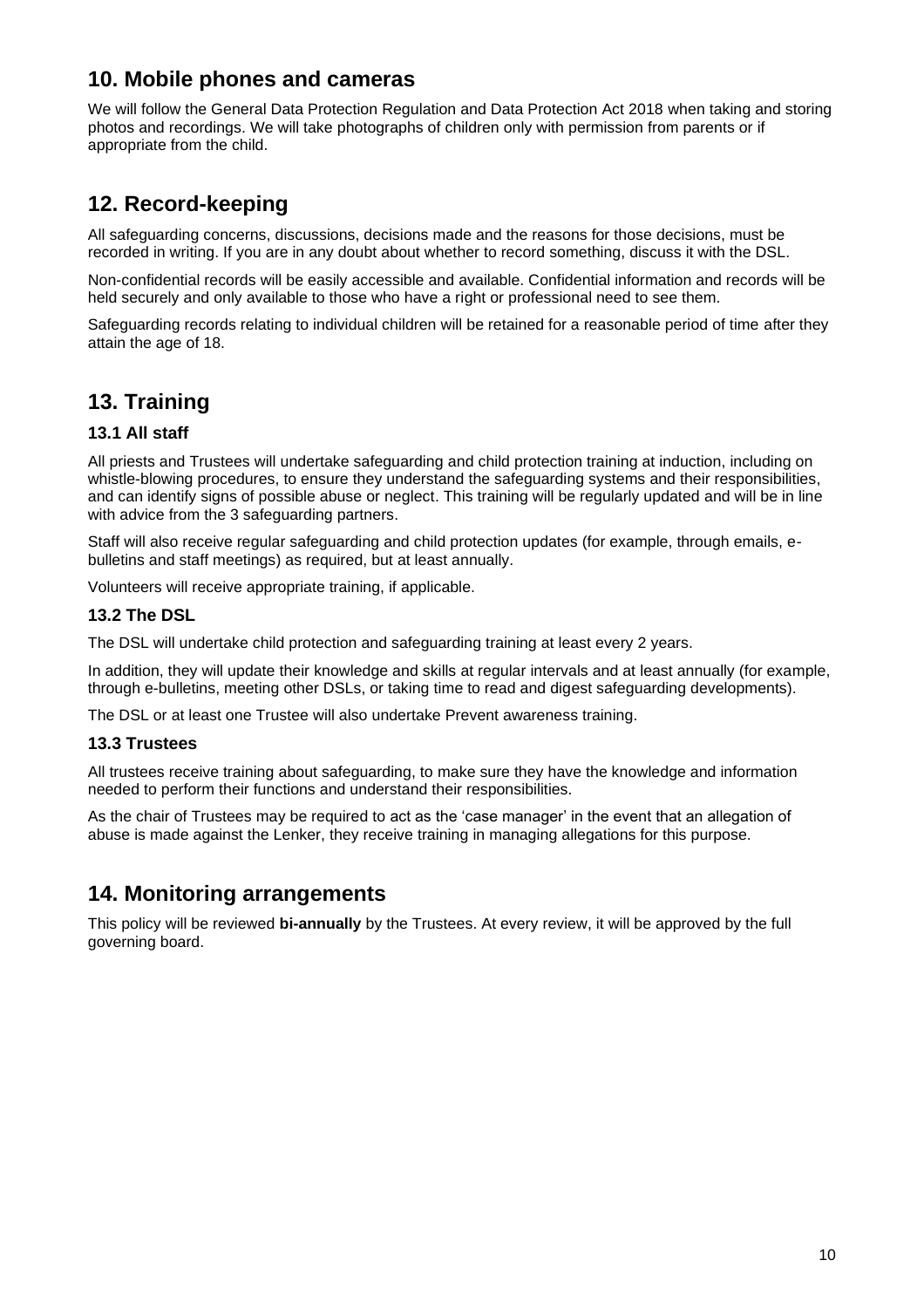**These appendices are based on the Department for Education's statutory guidance, Keeping Children Safe in Education.**

# **Appendix 1: types of abuse**

Abuse, including neglect, and safeguarding issues are rarely standalone events that can be covered by one definition or label. In most cases, multiple issues will overlap.

**Physical abuse** may involve hitting, shaking, throwing, poisoning, burning or scalding, drowning, suffocating or otherwise causing physical harm to a child. Physical harm may also be caused when a parent or carer fabricates the symptoms of, or deliberately induces, illness in a child.

**Emotional abuse** is the persistent emotional maltreatment of a child such as to cause severe and adverse effects on the child's emotional development. Some level of emotional abuse is involved in all types of maltreatment of a child, although it may occur alone.

Emotional abuse may involve:

- conveying to a child that they are worthless or unloved, inadequate, or valued only insofar as they meet the needs of another person
- not giving the child opportunities to express their views, deliberately silencing them or 'making fun' of what they say or how they communicate
- age or developmentally inappropriate expectations being imposed on children. These may include interactions that are beyond a child's developmental capability, as well as overprotection and limitation of exploration and learning, or preventing the child participating in normal social interaction
- seeing or hearing the ill-treatment of another
- serious bullying (including cyberbullying), causing children frequently to feel frightened or in danger, or the exploitation or corruption of children

**Sexual abuse** involves forcing or enticing a child or young person to take part in sexual activities, not necessarily involving a high level of violence, whether or not the child is aware of what is happening. The activities may involve:

- physical contact, including assault by penetration (for example rape or oral sex) or non-penetrative acts such as masturbation, kissing, rubbing and touching outside of clothing
- non-contact activities, such as involving children in looking at, or in the production of, sexual images, watching sexual activities, encouraging children to behave in sexually inappropriate ways, or grooming a child in preparation for abuse (including via the internet)

Sexual abuse is not solely perpetrated by adult males. Women can also commit acts of sexual abuse, as can other children.

**Neglect** is the persistent failure to meet a child's basic physical and/or psychological needs, likely to result in the serious impairment of the child's health or development. Neglect may occur during pregnancy as a result of maternal substance abuse.

Once a child is born, neglect may involve a parent or carer failing to:

- provide adequate food, clothing and shelter (including exclusion from home or abandonment)
- protect a child from physical and emotional harm or danger
- ensure adequate supervision (including the use of inadequate care-givers)
- ensure access to appropriate medical care or treatment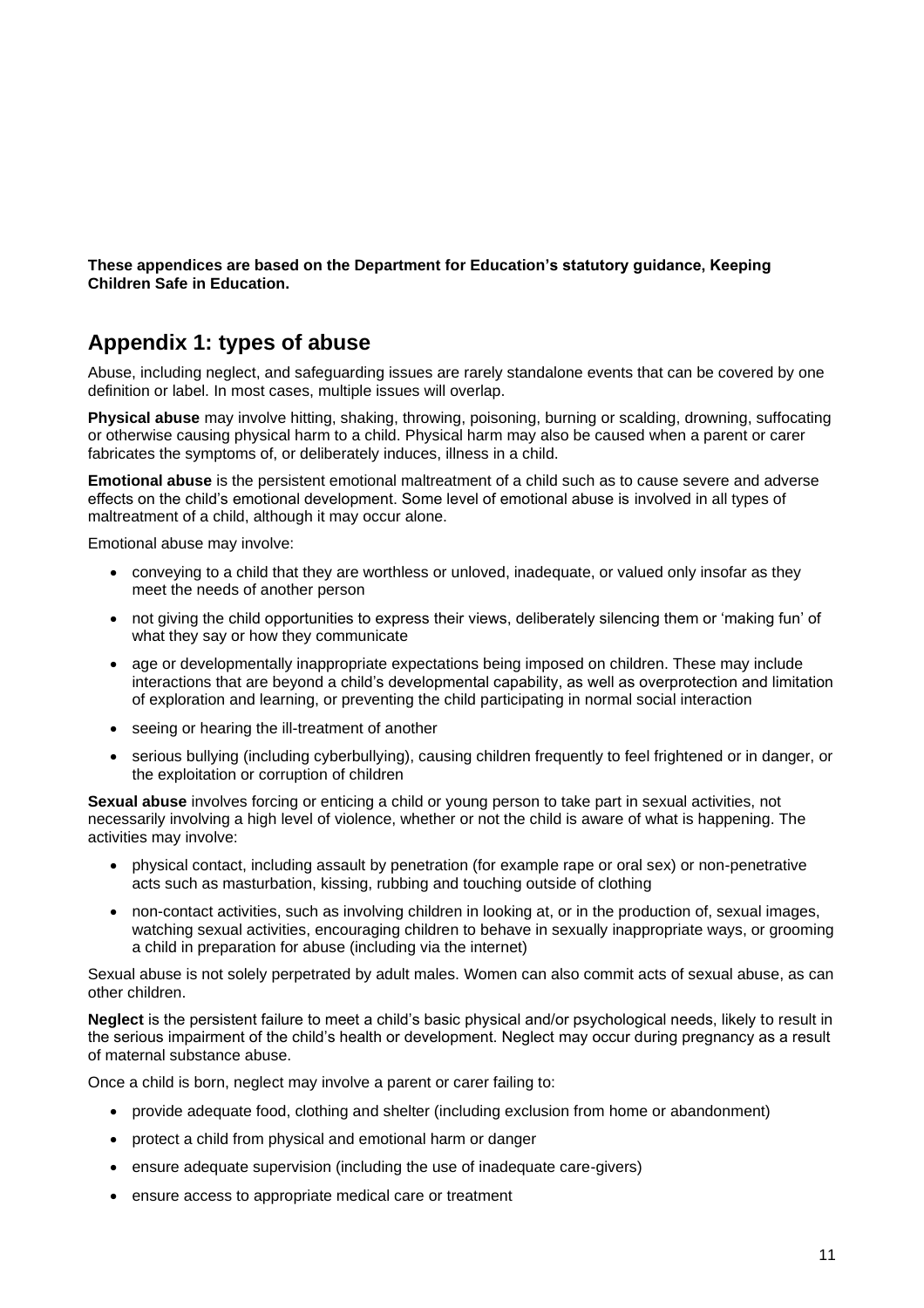# **Appendix 2: safer recruitment and DBS checks – policy and procedures**

We will record all information on the checks carried out. Copies of these checks, where appropriate, will be held the office of the Meetings Secretary. We follow requirements and best practice in retaining copies of these checks, as set out below.

#### **New staff**

When appointing new workers we will:

- verify their identity
- obtain (via the applicant) an enhanced Disclosure and Barring Service (DBS) certificate.

**Regulated activity** means a person who will be:

- responsible, on a regular basis for teaching, training, instructing, caring for or supervising children; or
- carrying out paid, or unsupervised unpaid, work regularly where that work provides an opportunity for contact with children; or
- engaging in intimate or personal care or overnight activity, even if this happens only once and regardless of whether they are supervised or not

#### **Existing staff**

If we have concerns about an existing member of staff's suitability to work with children, we will carry out all the relevant checks as if the individual was a new member of staff. We will refer to the DBS anyone who has harmed, or poses a risk of harm, to a child or vulnerable adult where:

- we believe the individual has engaged in [relevant conduct;](https://www.gov.uk/guidance/making-barring-referrals-to-the-dbs#relevant-conduct-in-relation-to-children) or
- the individual has received a caution or conviction for a relevant offence, or there is reason to believe the individual has committed a listed relevant offence, under the [Safeguarding Vulnerable Groups Act](http://www.legislation.gov.uk/uksi/2009/37/contents/made)  [2006 \(Prescribed Criteria and Miscellaneous Provisions\) Regulations 2009;](http://www.legislation.gov.uk/uksi/2009/37/contents/made) or
- the 'harm test' is satisfied in respect of the individual (i.e. they may harm a child or vulnerable adult or put them at risk of harm); and
- the individual has been removed from working in regulated activity (paid or unpaid) or would have been removed if they had not left

#### **Volunteers**

We will:

- never leave an unchecked volunteer unsupervised or allow them to work in regulated activity
- obtain an enhanced DBS check with barred list information for all volunteers who are new to working in regulated activity

### **Appendix 3: allegations of abuse made against staff**

This section of this policy applies to all cases in which it is alleged that a current priest or volunteer has:

• behaved in a way that has harmed a child, or may have harmed a child, or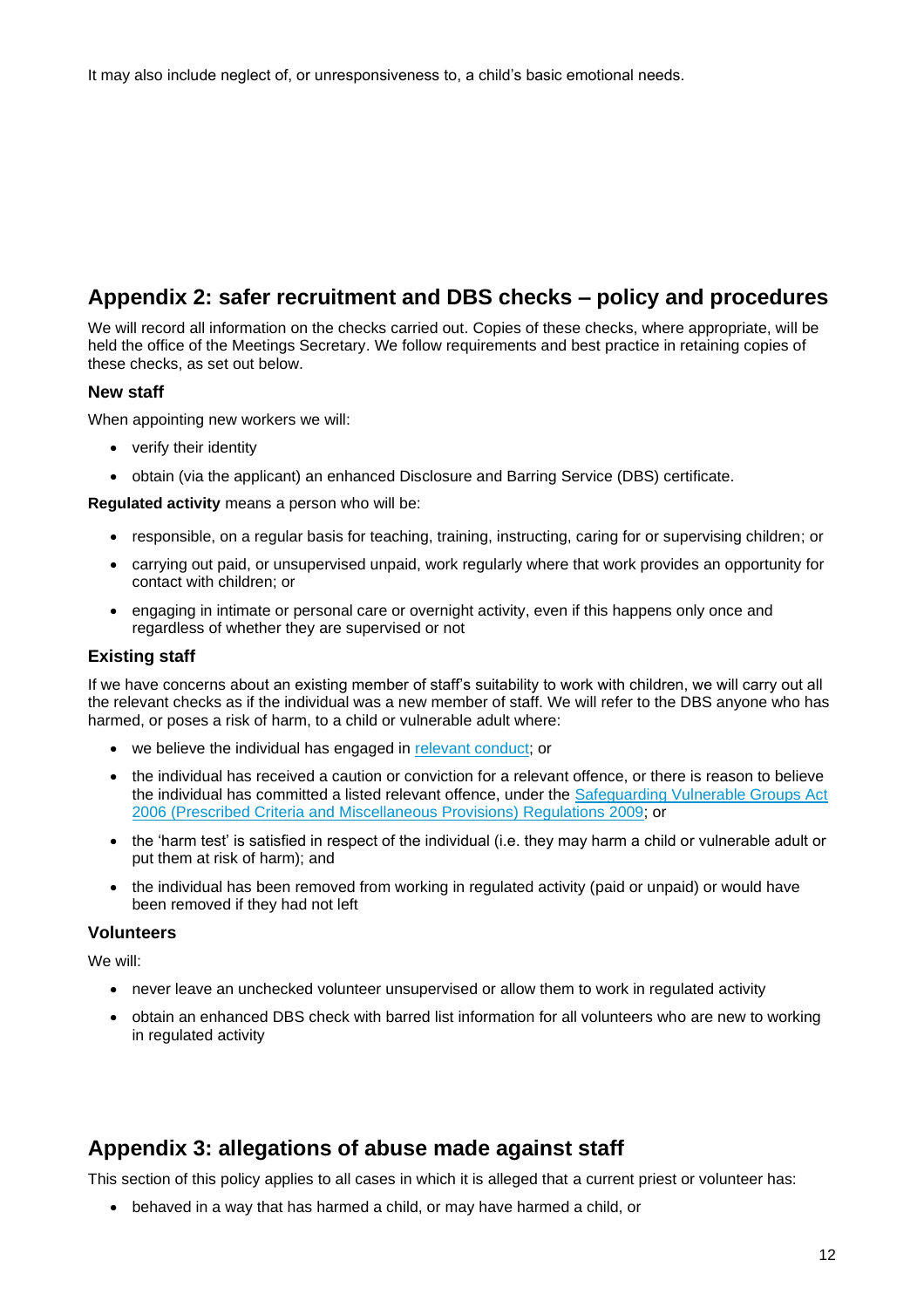- possibly committed a criminal offence against or related to a child, or
- behaved towards a child or children in a way that indicates he or she would pose a risk of harm to children

It applies regardless of whether the alleged abuse took place at the church.

We will deal with any allegation of abuse against a priest or volunteer very quickly, in a fair and consistent way that provides effective child protection while also supporting the individual who is the subject of the allegation.

Our procedures for dealing with allegations will be applied with common sense and judgement.

#### **Definitions for outcomes of allegation investigations**

- **substantiated:** there is sufficient evidence to prove the allegation
- **malicious:** there is sufficient evidence to disprove the allegation and there has been a deliberate act to deceive
- **false:** there is sufficient evidence to disprove the allegation
- **unsubstantiated:** there is insufficient evidence to either prove or disprove the allegation (this does not imply guilt or innocence)
- **unfounded**: to reflect cases where there is no evidence or proper basis which supports the allegation being made

### **Procedure for dealing with allegations**

In the event of an allegation that meets the criteria above, the **Lenker (**or chair of trustees where the Lenker is the subject of the allegation) – the 'case manager' – will take the following steps:

- immediately discuss the allegation with the designated officer at the local authority. This is to consider the nature, content and context of the allegation and agree a course of action, including whether further enquiries are necessary to enable a decision on how to proceed, and whether it is necessary to involve the police and/or children's social care services. (The case manager may, on occasion, consider it necessary to involve the police *before* consulting the designated officer – for example, if the accused individual is deemed to be an immediate risk to children or there is evidence of a possible criminal offence. In such cases, the case manager will notify the designated officer as soon as practicably possible after contacting the police)
- inform the accused individual of the concerns or allegations and likely course of action as soon as possible after speaking to the designated officer (and the police or children's social care services, where necessary). Where the police and/or children's social care services are involved, the case manager will only share such information with the individual as has been agreed with those agencies
- where appropriate (in the circumstances described above), carefully consider whether suspension of the individual from contact with children at the church is justified or whether alternative arrangements can be put in place. Advice will be sought from the designated officer, police and/or children's social care services, as appropriate
- **if immediate suspension is considered necessary**, agree and record the rationale for this with the designated officer. The record will include information about the alternatives to suspension that have been considered, and why they were rejected. Written confirmation of the suspension will be provided to the individual facing the allegation or concern within 1 working day, and the individual will be given a named contact and their contact details
- **if it is decided that no further action is to be taken** in regard to the subject of the allegation or concern, record this decision and the justification for it and agree with the designated officer what information should be put in writing to the individual and by whom, as well as what action should follow both in respect of the individual and those who made the initial allegation
- **if it is decided that further action is needed**, take steps as agreed with the designated officer to initiate the appropriate action and/or liaise with the police and/or children's social care services as appropriate
- provide effective support for the individual facing the allegation or concern, including appointing a named representative to keep them informed of the progress of the case and considering what other support is appropriate.
- inform the parents or carers of the child/children involved about the allegation as soon as possible if they do not already know (following agreement with children's social care services and/or the police, if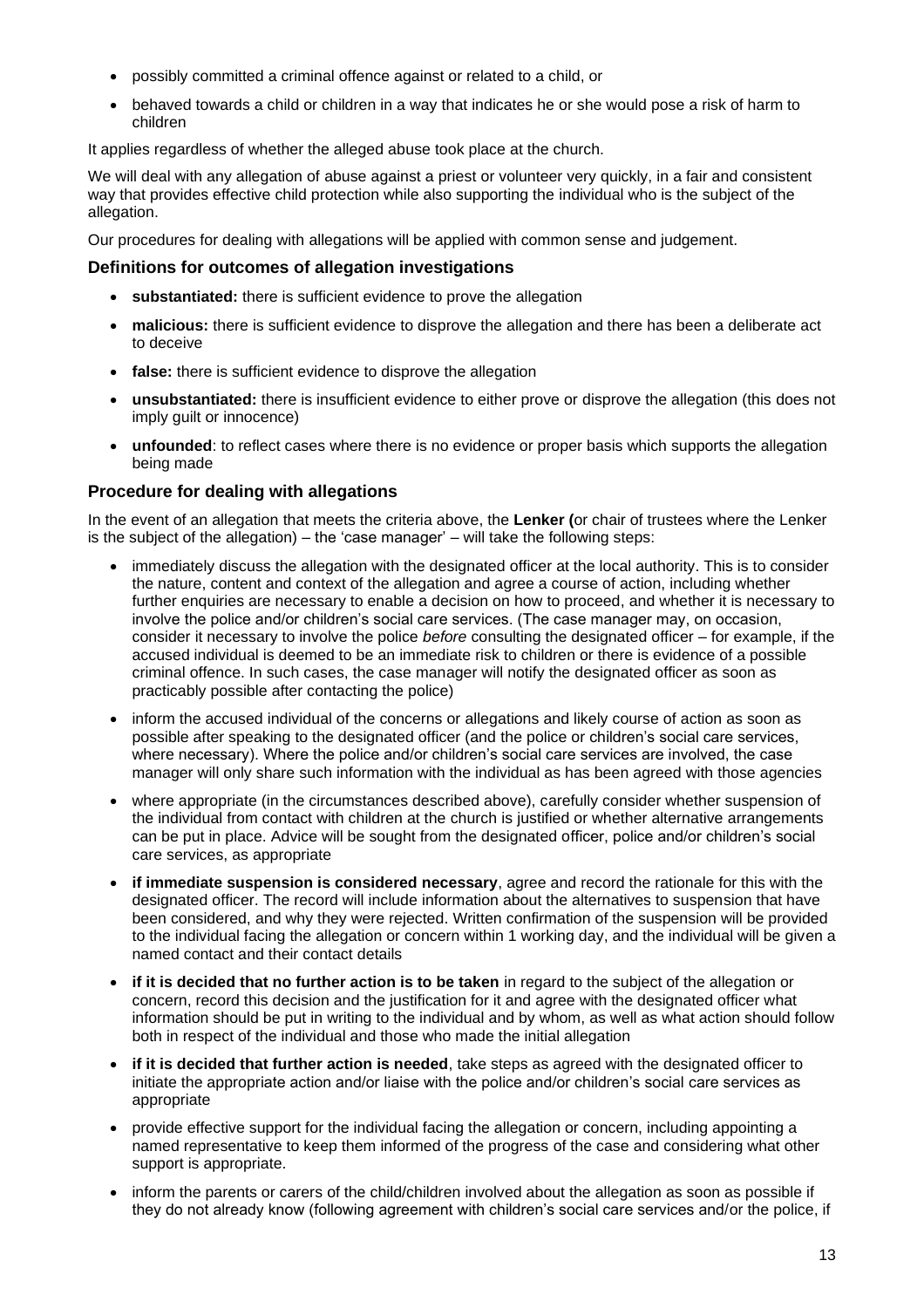applicable). The case manager will also inform the parents or carers of the requirement to maintain confidentiality about any allegations made against priests (where this applies) while investigations are ongoing. Any parent or carer who wishes to have the confidentiality restrictions removed in respect of a priest will be advised to seek legal advice

- keep the parents or carers of the child/children involved informed of the progress of the case and the outcome, where there is not a criminal prosecution, including the outcome of any disciplinary process (in confidence)
- make a referral to the DBS where it is thought that the individual facing the allegation or concern has engaged in conduct that harmed or is likely to harm a child, or if the individual otherwise poses a risk of harm to a child

### **Timescales**

- any cases where it is clear immediately that the allegation is unsubstantiated or malicious will be resolved within 1 week
- if the nature of an allegation does not require formal disciplinary action, we will institute appropriate action within 3 working days
- if a disciplinary hearing is required and can be held without further investigation, we will hold this within 15 working days

### **Specific actions**

#### **Action following a criminal investigation or prosecution**

The case manager will discuss with the local authority's designated officer whether any further action, is appropriate and, if so, how to proceed, taking into account information provided by the police and/or children's social care services.

#### **Conclusion of a case where the allegation is substantiated**

If the allegation is substantiated and the individual ceases to work the case manager will discuss with the designated officer whether to make a referral to the DBS for consideration of whether inclusion on the barred lists is required.

#### **Individuals returning to work after suspension**

If it is decided on the conclusion of a case that an individual who has been suspended can return to work, the case manager will consider how best to facilitate this.

The case manager will also consider how best to manage the individual's contact with the child or children who made the allegation, if they are still attending.

### **Confidentiality**

Every effort will be made to maintain confidentiality and guard against unwanted publicity while an allegation is being investigated or considered.

The case manager will take advice from the local authority's designated officer, police and children's social care services, as appropriate, to agree:

- who needs to know about the allegation and what information can be shared
- how to manage speculation, leaks and gossip, including how to make parents or carers of a child/children involved aware of their obligations with respect to confidentiality
- what, if any, information can be reasonably given to the wider community to reduce speculation
- how to manage press interest if, and when, it arises

#### **Record-keeping**

The case manager will maintain clear records about any case where the allegation or concern meets the criteria above and store them on the individual's confidential personnel file for the duration of the case. Such records will include:

- a clear and comprehensive summary of the allegation
- details of how the allegation was followed up and resolved
- notes of any action taken and decisions reached (and justification for these, as stated above)

If an allegation or concern is not found to have been malicious, the Church will retain the records of the case on the individual's,and provide a copy to the individual.